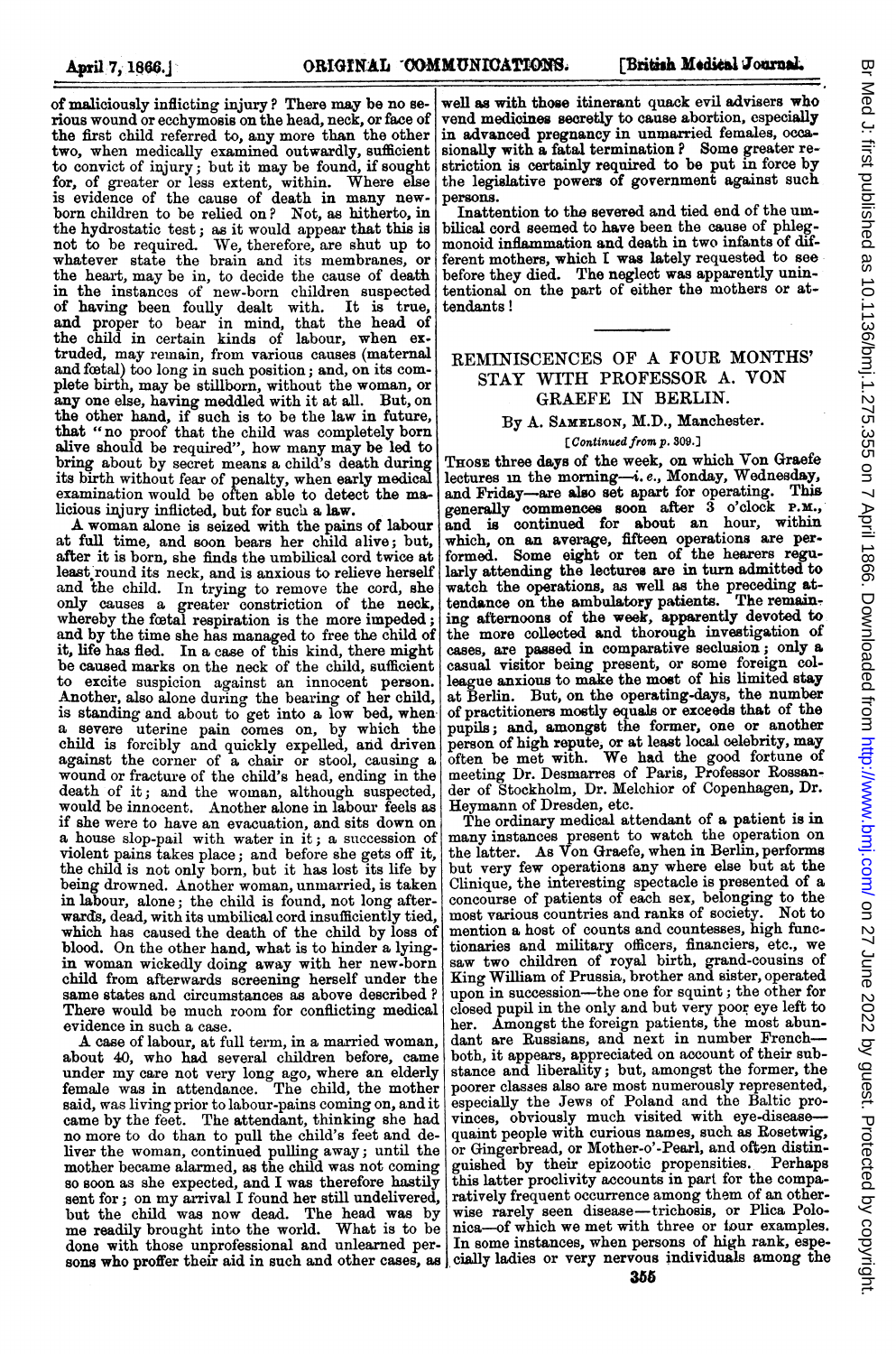띶

private patients, are to be submitted to an opera tion, the students attending are requested to with-draw for a while; otherwise little distinction is made on account of the standing of the various subjects. Time presses; chloroformisation, for that very reason often dispensed with, absorbs precious minutes; so does the dressing, when attended to by Von Graefe himself; lid-operations, especially blepharoplastic ones, are necessarily tedious; yet the task of the day must be performed, as postponement would soon result in an avalanche. Habituated to intercourse with persons of towering position in every possible sense, Von Graefe is ever at his ease; favoured by birth, fame, titles, and badges, which all are his in plenty, he, the observed of all ob-servers, is civilly genial with every one; stiffness, assumption, or pedantry have no hold on him. Remarkable is his considerate bearing towards prac-<br>titioners who, as often occurs, happen to be present titioners who, as often occurs, happen to be present when <sup>a</sup> former patient of their own appears among the crowd of his patients. Apologisingly he appeals, as it were, to the indulgence of the colleague, and never fails to endeavour to restore the patient to his previous adviser. Exceptionally only, a patient is operated on in his or her own room; and the whole of the operations are performed by Von Graefe's hand, except occasionally a squintof,ration or an iridectomy, entrusted, under 'his guidance, to the junior clinical assistant, for his benetit. The patient is invariably placed on the couch; the operator sitting, as the case may require, either before or behind him. Being slightly hypermetropic, Von Graefe sometimes arms himself with his convex glasses when a minute inspection is deemed requisite. No operation on the globe of the eye is attempted without fixing it with forceps. The distension of the palpebral aperture is effected by<br>means of the stop wire-retractor. The head of<br>the patient is fixed by an attendant-trusty Andreas, well known to the professor's pupils and friends s1l the world over, on whom this sufficiently impor-tant task has now devolved for upwards of thirteen years. And fully this time Dr. Waldau (who some years since adopted this instead of his former name of " Schuft") has been Von Graefe's assistant in opera-tions. To the superlative skill and ingenuitywhich this gentleman brings to bear upon his share of the work we think that no description can do entire justice. Much may be said in praise of his ability in the devising of ingenious and more or less useful instruments, amongst which the curette, perfected by him and generally known as Schuft's spoon, was the most valuable; but his singular tact, the extraordinary quickness of perception by which he ofttimes anticipates the want of the operator, his firm and secure yet gentle touch, are qualities highly developed by such an enormous practice, and the exhibition of which it is certainly no less instructive than gratifying to witness. A short word of encouragement on his part, fitly though charily bestowed, also often goes far to tranquillise a nervous or obstreperous patient Just undergoing an operation. On the other two assistants, who in turn with him have the attendance on private patients, devolves the duty of watchance on private patients, devolves the duty of watching the operations, respectively of administering<br>chloroform, in their own cases. It is the office of the junior clinical assistant to hold the tray of instruments, and to tender or receive them back as the moment requires. As a rule, the instrument-maker (J. G. Birck, sexi., Dorotheen Strasse) habitually employed by Von Graefe is expected to be present during the operations. The nurses in attendance on the various cases are in readiness with their supplies to assist in the dressing of the patients, and to lead them back to their rooms.

 on 27 June 2022 by guest. Protected by copyright. <http://www.bmj.com/> Br Med J: first published as 10.1136/bmj.1.275.355 on 7 April 1866. Downloaded from Chloroform is given in less than half of the cases. In five days, we counted forty, in which it was employed. To its administration Von Graefe generany attends himself, so long as his hands are still<br>at disposal for the purpose; but, even when deeply<br>engaged in operating, he is ever most sensitively awake to the behaviour of the subject under chloro- $\overline{5}$ <br>form, and, with delicate discrimination, directs either form, and, with delicate discrimination, directs either<br>the continuance or the withdrawal of the anssthetic.<br>He has never yet had to lament the loss of a patient<br>from its influence. I have seen it at the Clinique<br>employed this number there was but a single one in which  $\circ$ some momentary uneasiness was caused by the appearance of the patient. In explanation, however, it must be stated that chloroform is here hardly ever administered with the intent to induce profound narcosis, except, perhaps, in those rare cases of malig-nant disease where the removal of bone becomes S75. necessary. A superficial administration, and hence a small quantity, is usually found sufficient for the purpose; and a larger dose may, in fact, well be dis-355 pensed with, seeing that there are always plenty of people at hand to efficiently control the movements of the patient. Besides, there is no time either for protracted inhalation or for much delay in recovering from the effects of the anesthetic. It is, perhaps, owing also to the small quantities given that we have but rarely seen the employment of chloroform followed by vomiting. No apparatus is used, except 1866 a cylinder of pasteboard, lined with cloth, open at both ends and tapering upwards, of about three inches' diameter at its base, which has a shallow notch for the nose. The chloroform is poured on the Downloaded from http://www.bmj.com/ on 27 June 2022 by guest. Protected by copyright lining. In the appreciation of the symptoms of danger, little stress is laid on the condition of the<br>pulse: the state of the respiratory function absorbs the attention.

We have witnessed the operative practice of oph thalmologists who certainly equal, if they do not in some respects surpass, Von Graefe, as regards delicacy of performance; but we know of none exceeding<br>him in the precision with which he establishes his<br>indications prior to the manual business of operating.

Morbid specimens of interest accruing from operations are generally despatched for examination to Professor Virchow, or his distinguished assistant, Dr. KEihne. The instruments are restored to the careful custody of Dr. Depaubourg, the inspector. Von Graefe, who, in the short intervals between operations, was now and then seen to be preoccupied, when he appears to revolve in his mind the phases of some operative proceeding just carried out, at once<br>attends to the insertion of important observations in his journals, more especially the entering of cataract-operations in the book of cataracts-a record solemnly kept and deservedly valued, in which a special corner is conscientiously set apart for mishaps. Having, lastly, fulfilled a duty respon-<br>sible enough not to be delegated-i.e., dictated a<br>number of certificates, ever lucid and exhaustive, little masterpieces in conception and style-he with- draws to the wards, to finish his round of visits, when <sup>a</sup> day's work as trying as interesting is once more brought to a close.

The teaching arrangements at Von Graefe's Clinique, apart from the practical lessons implied in the nique, apart from the property in the property in the afternoon work which we have just reviewed, appear to call for a separate notice. Here we find, as it were, a little university of ophthalmology established. Dr. Waldau teaches the ophthalmic operations in a course of twelve lessons, giving, we believe, four such courses in each of the two academical divisions of the year. Dr. Schelske (lecturer at the University, and known as the author of several elaborate phy